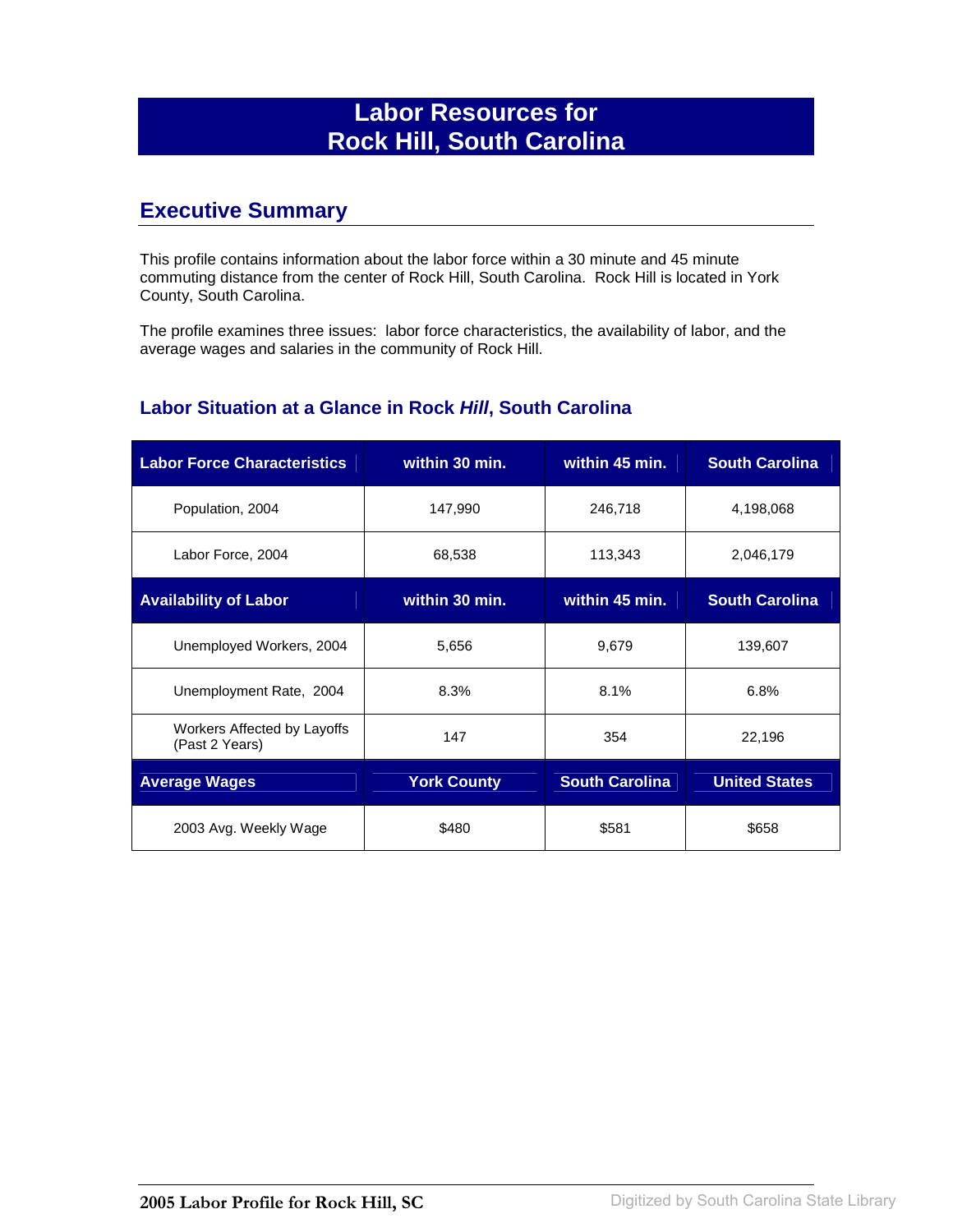# **Labor Force Characteristics for Rock Hill, South Carolina**

The composition and size of a community's labor force is linked very closely with demographic and economic conditions and trends in the region. The following labor force profile provides basic information on the population base and labor force characteristics so that the reader can better assess labor force conditions in the community.

| <b>Labor Force</b>             |                              |                                                |                                 |
|--------------------------------|------------------------------|------------------------------------------------|---------------------------------|
|                                | 30 min.<br><b>Drive time</b> | 45 min.<br><b>Drive time</b>                   | <b>South</b><br><b>Carolina</b> |
| Labor Force<br>2004            | 68,538                       | 113,343                                        | 2,046,179                       |
| Change since<br>2000           | $-3,660$                     | $-6,709$                                       | 49,079                          |
|                                |                              | <b>Population</b>                              |                                 |
| Population 2004                | 147,990                      | 246,718                                        | 4,198,068                       |
| Change since<br>2000           | 123,061                      | 177,981                                        | 186,056                         |
| Projected<br>2010              | 2,962,518                    | 4,321,223                                      | 4,446,704                       |
|                                |                              | <b>Gender Distribution</b>                     |                                 |
| Male                           | 71,948                       | 119,851                                        | 2,040,261                       |
| Female                         | 76,043                       | 126,867                                        | 2,132,454                       |
|                                |                              | <b>Age Distribution</b>                        |                                 |
| Ages 20-34                     | 29,030                       | 48,294                                         | 875,330                         |
| Ages 35-49                     | 33,926                       | 56,324                                         | 925,330                         |
| Ages 50-64                     | 25,453                       | 42,763                                         | 739,980                         |
| 20-54<br>*Prime Working<br>Age | 72,878                       | 121,228                                        | 2,084,880                       |
|                                |                              | <b>Highest Level of Educational Attainment</b> |                                 |
| <b>High School</b>             | 45,977                       | 78,153                                         | 778,054                         |
| Some College                   | 27,853                       | 45,516                                         | 500,194                         |
| Associate<br>Degree            | 9,715                        | 15,862                                         | 173,428                         |
| <b>Bachelors</b><br>Degree     | 18,090                       | 28,502                                         | 351,526                         |
| Post Bachelor                  | 9,277                        | 14,553                                         | 178,529                         |

\*Prime working age group: People between the ages of 18-54 are often referred to as the prime working age group. In staffing a new facility, prudent managers often prefer to staff its production work force with workers whose ages form a normal distribution curve. This provides for stability, flexibility and continuity of knowledge.

Source: 2004 Estimates Based on 2000 U.S. Census of Population and Woods and Poole, 2003 Edition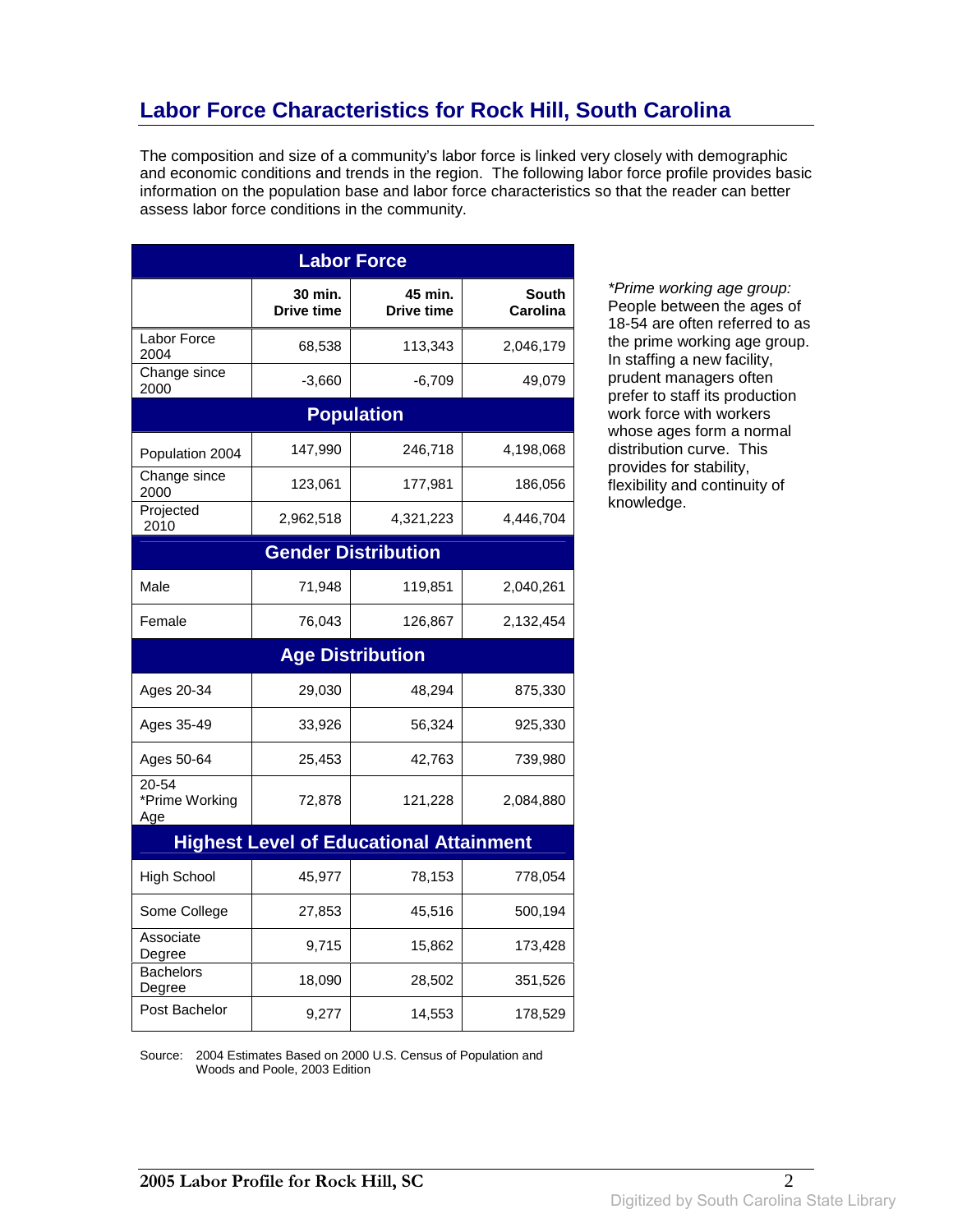# **Employment Characteristics for Rock Hill, South Carolina**

| <b>Total Employment</b>                                                     |        |         |           |
|-----------------------------------------------------------------------------|--------|---------|-----------|
| 30 min.<br>45 min.<br>South<br>Carolina<br>Drive time<br>Drive time<br>Year |        |         |           |
| 2004                                                                        | 62.881 | 103,664 | 1,906,571 |

Total Employment data include all full and part-time wage and salaried workers in the area. These people may or may not reside in the area.

| <b>Monthly Employment by Sector</b><br>In York County       |                |                       |                 |
|-------------------------------------------------------------|----------------|-----------------------|-----------------|
| Sector                                                      | 30 min.        | 45 min.<br>Drive time |                 |
|                                                             | Drive time     |                       | South Carolina  |
| Agriculture, Forestry, Fishing and Hunting<br><b>Mining</b> | 8,185<br>1,061 | 11,968<br>1,540       | 12,379<br>1,603 |
| <b>Utilities</b>                                            | 7,848          | 11,357                | 11,891          |
| <b>Construction</b>                                         | 74,141         | 107,711               | 111,730         |
| <b>Manufacturing</b>                                        | 184,505        | 269,545               | 275,573         |
| Wood product manufacturing                                  | 5,525          | 7,994                 | 8,371           |
| Nonmetallic mineral product manufacturing                   | 6,412          | 9,453                 | 9,155           |
| Primary metal manufacturing                                 | 4,169          | 6,031                 | 6,317           |
| Fabricated metal product manufacturing                      | 18,172         | 26,363                | 27,357          |
| Machinery manufacturing                                     | 14,062         | 20,364                | 21,278          |
| Computer and electronic product<br>manufacturing            | 5,060          | 7,319                 | 7,666           |
| Electrical equipment and appliance mfg.                     | 7,235          | 10,626                | 10,748          |
| Transportation equipment manufacturing                      | 20,415         | 29,534                | 30,932          |
| Furniture and related product manufacturing                 | 2,792          | 4,043                 | 4,225           |
| Miscellaneous manufacturing                                 | 5,210          | 7,574                 | 7,846           |
| Food manufacturing                                          | 11,798         | 17,100                | 17,832          |
| Beverage and tobacco product<br>manufacturing               | 954            | 1,380                 | 1,445           |
| Textile mills                                               | 26,537         | 38,437                | 40,207          |
| Textile product mills                                       | 6,732          | 9,868                 | 9,724           |
| Apparel manufacturing                                       | 3,512          | 5,091                 | 5,321           |
| Paper manufacturing                                         | 9,709          | 14,045                | 14,710          |
| Printing and related support activities                     | 4,841          | 7,011                 | 7,327           |
| Petroleum and coal products manufacturing                   | 190            | 275                   | 288             |
| Chemical manufacturing                                      | 14,295         | 20,680                | 21,659          |
| Plastics and rubber products manufacturing                  | 15,216         | 22,021                | 23,054          |
| <b>Wholesale Trade</b>                                      | 41,580         | 60,459                | 62,523          |
| <b>Retail Trade</b>                                         | 148,676        | 216,184               | 224,031         |
| <b>Transportation and Warehousing</b>                       | 31,161         | 45,242                | 46,941          |
| <b>Education and Health Services</b>                        | 227,139        | 329,664               | 156,232         |
| <b>Leisure and Hospitality</b>                              | 127,707        | 185,291               | 192,748         |
| <b>Professional and Business Services</b>                   | 123,539        | 179,404               | 186,481         |

Source: 2003 Covered Wages, SC Employment Securities Commission

**2005 Labor Profile for Rock Hill, SC** 3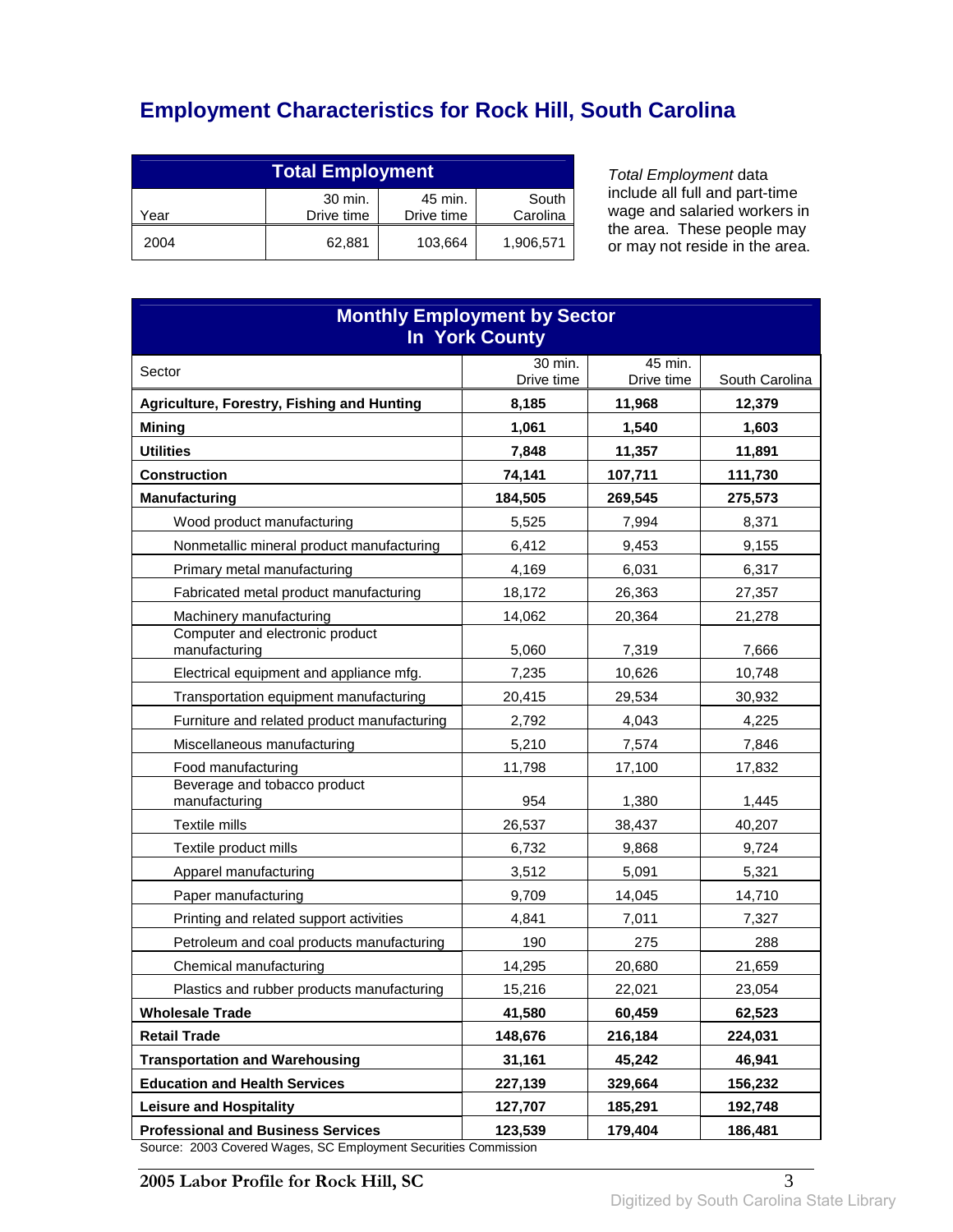| <b>Largest Industries by Total Employment</b><br>In York County, SC |                  |                                       |            |           |
|---------------------------------------------------------------------|------------------|---------------------------------------|------------|-----------|
| Company Name                                                        | City             | <b>Primary Product/Service</b>        | Employment | Date Est. |
| Bowater Inc-Coated Paper<br>Div                                     | Catawba          | Coated paper                          | 1,087      | 1959      |
| Stacy's                                                             | York             | Plants                                | 800        | 1970      |
| U.S. Food Services                                                  | Fort Mill        | Food services                         | 787        | 1927      |
| Leiner Health Products                                              | <b>Fort Mill</b> | Vitamins & nutritional<br>supplements | 775        | 1997      |
| Performance Friction Corp Clover                                    |                  | Disc brake pads                       | 500        | 1989      |
| Tyco Electronics Inc                                                | Rock Hill        | Electronic connectors                 | 487        | 1997      |
| <b>B&amp;D Distribution Inc</b>                                     | <b>Fort Mill</b> | <b>Black &amp; Decker tools</b>       | 486        | 1995      |
| ArvinMeritor                                                        | York             | Brakes & components                   | 360        | 1980      |
| <b>Champion Laboratories</b>                                        | York             | Automotive oil filters                | 325        | 1979      |
| American Eagle Wheel<br>Corp                                        | York             | Aluminum wheels                       | 300        | 1977      |
| <b>UAV Entertainment Corp</b>                                       | <b>Fort Mill</b> | Video duplication                     | 300        | 1985      |
| <b>West Marine Products</b>                                         | Rock Hill        | Boating supplies                      | 260        | 1997      |
| Muzak                                                               | <b>Fort Mill</b> | Music production                      | 250        | 1999      |
| Internet Services Corp                                              | Fort Mill        | Audio tapes & books                   | 240        | 1998      |
| <b>Four Leaf Textiles</b>                                           | Clover           | Cotton heather yarns                  | 220        | 1998      |
| Pharr Yarns Inc-Clover<br>Div                                       | Clover           | Carpet yarn                           | 205        | 1952      |
| Georgia-Pacific Corp                                                | Catawba          | Hardboard                             | 180        | 1960      |
| The Herald                                                          | Rock Hill        | Newspapers                            | 176        | 1911      |
| <b>Ostrow Company</b>                                               | <b>Rock Hill</b> | Bed linens & towels                   | 170        | 1968      |
| <b>Hells Lighting</b>                                               | York             | Automotive lighting fixtures          | 160        | 1999      |

#### **Employer-Employee Relationship**

Employer-employee relations in South Carolina are very stable and the state consistently ranks as one of the least unionized in the nation. In 2004, only 4.5 percent of the state's workers were members of a labor union. Additionally, the state has consistently had one of the lowest work stoppage rates in the United States. On average, less than .01 percent of working time was lost due to strikes in manufacturing and non-manufacturing industries combined.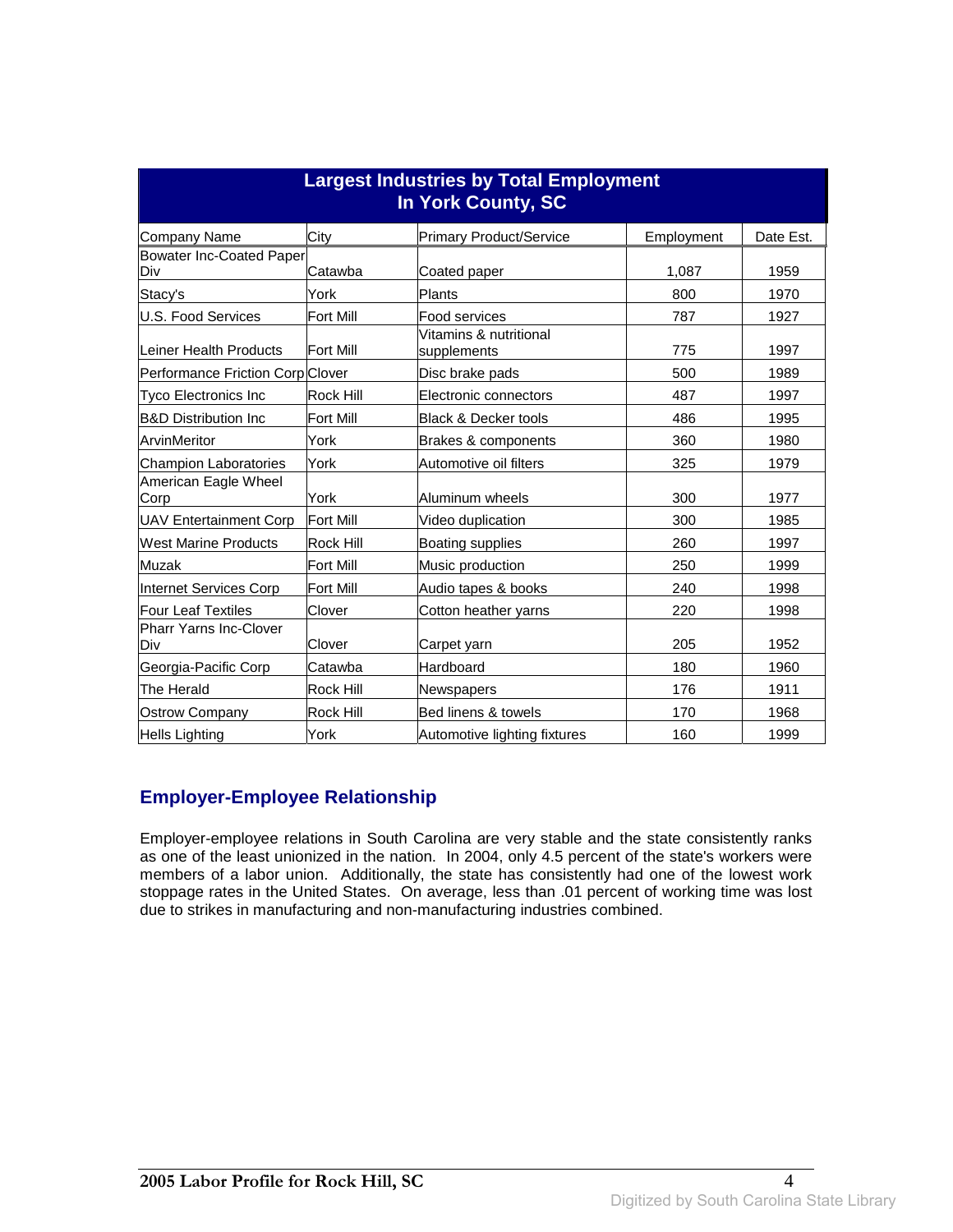### **Labor Force Participation & Unemployment**

| <b>Labor Force Participation &amp; Unemployment</b> |                       |                       |                |
|-----------------------------------------------------|-----------------------|-----------------------|----------------|
| Year                                                | 30 min.<br>Drive time | 45 min.<br>Drive time | South Carolina |
| Labor Force<br>(2004)                               | 68,538                | 113,343               | 2,046,179      |
| Labor Force<br>Change from 2000                     | $-3,660$              | $-6,709$              | 49,079         |
| Labor Force<br><b>Participation Rate</b>            | 46%                   | 46%                   | 49%            |
| Unemploy-<br>ment (2004)                            | 5,656                 | 9,679                 | 139.607        |
| Unemployment<br>Rate                                | 8.3%                  | 8.1%                  | 6.8%           |

The labor force participation rate is the percentage which results from dividing the labor force count by the total population.

Unemployment reflects the total number of persons who do not have a job and are actively seeking employment.

#### **Other Potential Sources of Labor Supply**

| <b>Total Jobs Lost</b><br><b>Due to Mass Closings and Layoffs</b><br><b>Past Two Years</b> |                       |                       |                |
|--------------------------------------------------------------------------------------------|-----------------------|-----------------------|----------------|
| Sector                                                                                     | 30 min.<br>Drive time | 45 min.<br>Drive time | South Carolina |
| Total                                                                                      | 147                   | 354                   | 22,196         |
| Manufacturing                                                                              | 134                   | 315                   | 19,196         |
| <b>Distribution</b>                                                                        | 13                    | 38                    | 1,213          |
| Service                                                                                    |                       |                       | 1,745          |
| Other                                                                                      |                       |                       | 42             |

Recent closings and layoffs are a rich source of skilled and experienced labor for companies seeking to locate or expand in a given area. Industries in which layoffs and closings occur can provide some indication of the skills and knowledge-base of many unemployed and underemployed workers in a region.

| <b>Commuters to Other Areas</b> |                       |                       |                |
|---------------------------------|-----------------------|-----------------------|----------------|
|                                 | 30 min.<br>Drive time | 45 min.<br>Drive time | South Carolina |
| Commuters to<br>other areas     | 25,895                | 43.019                | 31,833         |

Source: 2000 U.S. Census of Population

 Workers commuting to places outside their resident are a significant source of experienced labor for new and expanding industries. These workers may be willing to consider an opportunity for employment nearer their place of residence.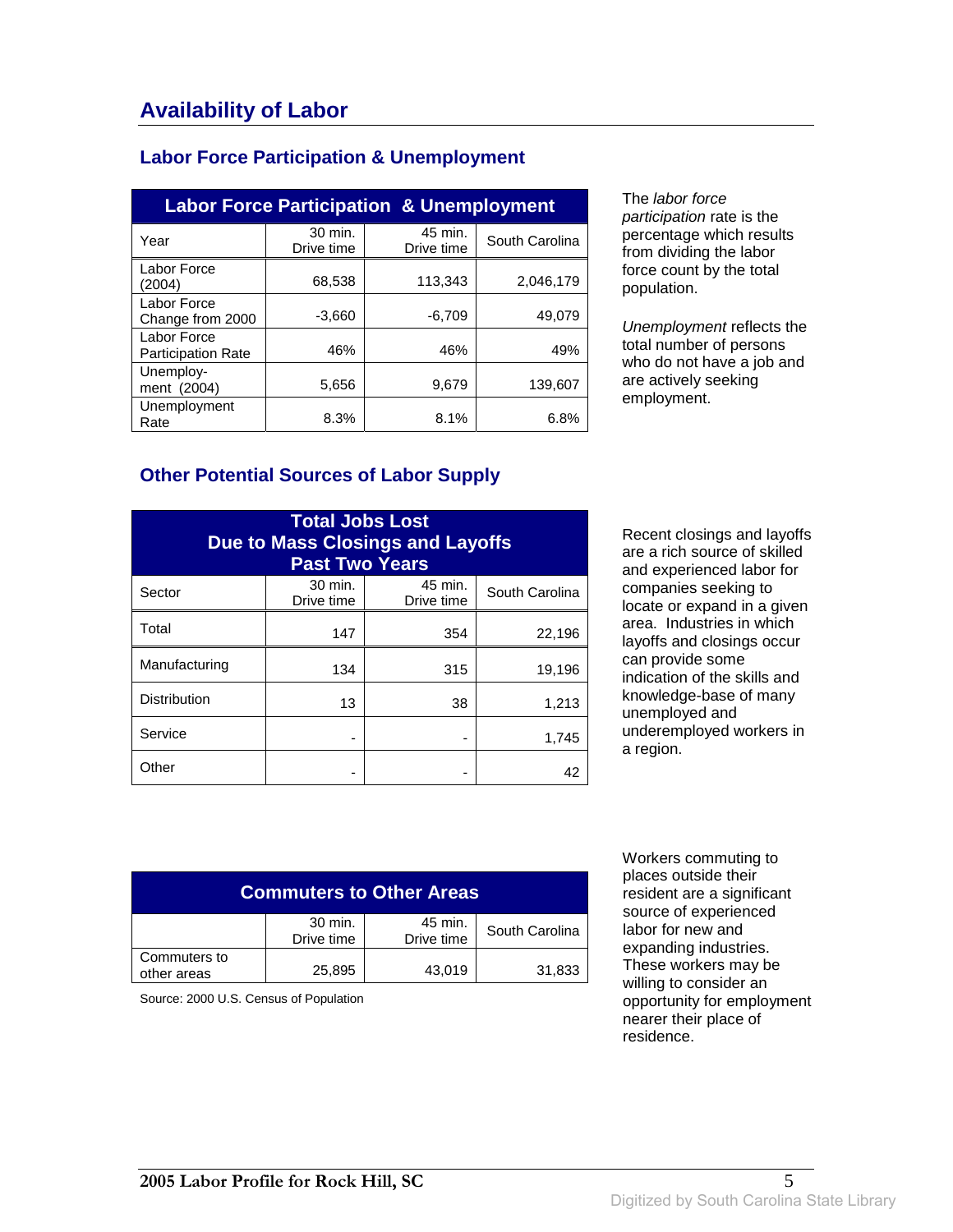### **Recent Graduates of South Carolina's Colleges and Universities**

| <b>Certificates/Degrees Conferred</b><br><b>From Technical Colleges</b><br>in Select Degrees Within 45 Minute Drive Time of York County, SC |                                                        |  |
|---------------------------------------------------------------------------------------------------------------------------------------------|--------------------------------------------------------|--|
| Degree Area                                                                                                                                 | Two Year Certificates/Degrees Conferred<br>2002 - 2004 |  |
| Computer and Information Sciences (Total)                                                                                                   | 66                                                     |  |
| Data Processing Technology                                                                                                                  | 66                                                     |  |
| Engineering Technologies (Total)                                                                                                            | 110                                                    |  |
| Electrical , Electronic & Communications                                                                                                    | 31                                                     |  |
| Mechanical Engineering/Tech                                                                                                                 | 17                                                     |  |
| Mechanic & Repair Technologies (Total)                                                                                                      | 118                                                    |  |
| Industrial Electronics                                                                                                                      | 65                                                     |  |
| <b>HVAC</b>                                                                                                                                 | 19                                                     |  |
| Precision Production (Total)                                                                                                                | 23                                                     |  |
| Machine Tool Technology/Machinist                                                                                                           | 14                                                     |  |

| <b>Graduation From South Carolina's</b><br><b>Four Year Colleges and Universities</b><br>In Select Degrees |                  |                               |  |
|------------------------------------------------------------------------------------------------------------|------------------|-------------------------------|--|
|                                                                                                            |                  | Degrees Conferred (2002-2004) |  |
|                                                                                                            | <b>Bachelors</b> | Post- Grad                    |  |
| Computer and Information<br>Science (Total)                                                                | 910              | 108                           |  |
| <b>Computer Engineering</b>                                                                                | 150              | 149                           |  |
| <b>Computer Programming</b>                                                                                | 12               | 5                             |  |
| Engineering & Related<br>Technologies (Total)                                                              | 1,316            | 786                           |  |
| <b>Chemical Engineering</b>                                                                                | 136              | 38                            |  |
| <b>Electrical Engineering</b>                                                                              | 257              | 150                           |  |
| Industrial Engineering                                                                                     | 78               | 44                            |  |
| <b>Mechanical Engineering</b>                                                                              | 268              | 95                            |  |
| Business Admin &<br>Management                                                                             | 4,754            | 1,018                         |  |
| International Business/Trade                                                                               | 178              | 276                           |  |

Source: South Carolina Commission on Higher Education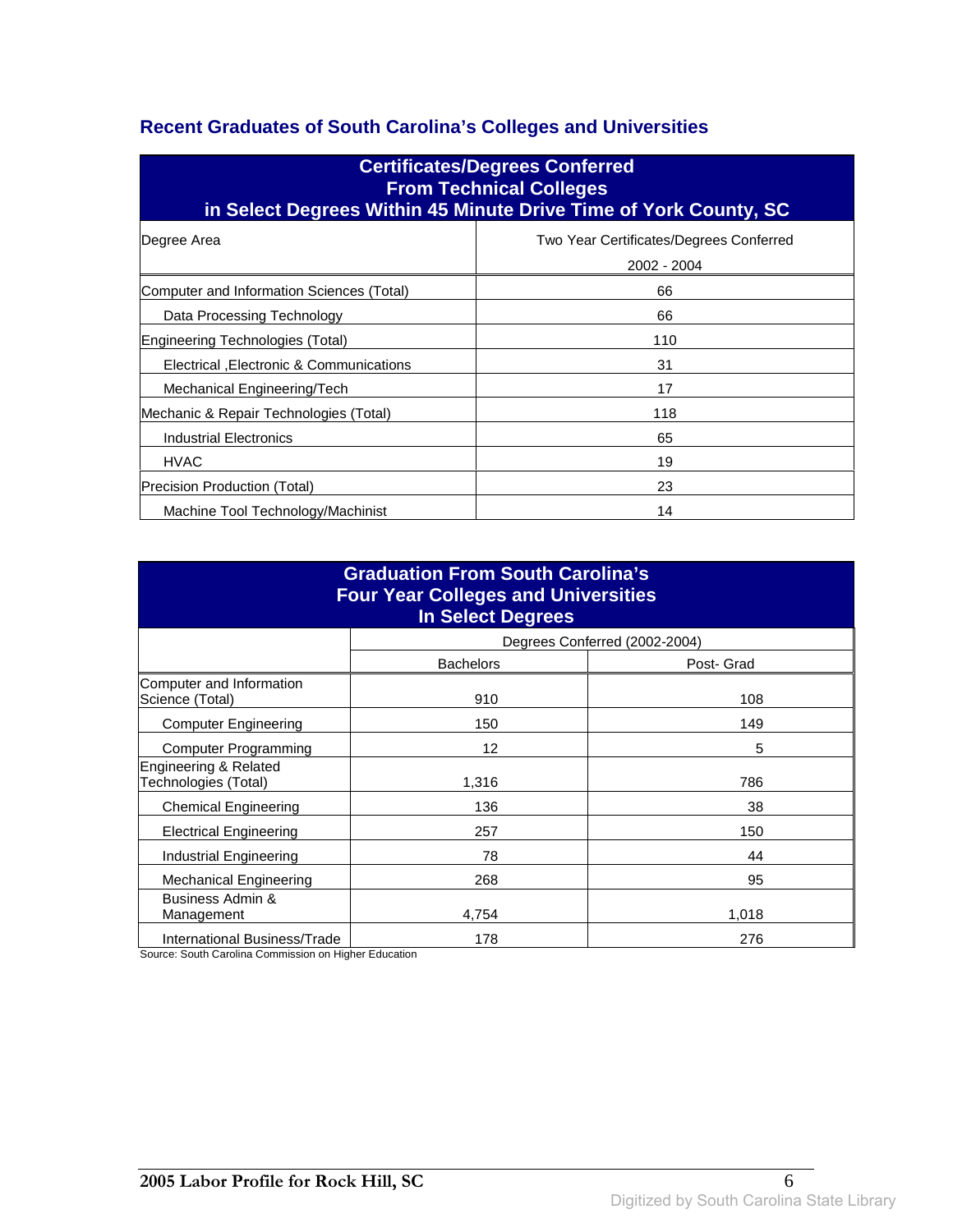## **Wages and Salaries**

| <b>Average Wage and Salary</b><br><b>Comparison</b> |                |                |                      |
|-----------------------------------------------------|----------------|----------------|----------------------|
| Sector                                              | York<br>County | South Carolina | <b>United States</b> |
| Avg. Weekly<br>Wages*                               | \$480          | \$581          | \$658                |
| Avg. Annual<br>Salary*                              | \$24,942       | \$30,240       | \$37,508             |
| Avg. Hourly Prod.<br>Wages**                        | N/A            | \$14.73        | \$16.14              |

\*Covered Wages and Employment, 2003, SC Employment Securities Commission

\*\* Employment & Earnings, 2004, U.S. Department of Labor

| <b>Average Annual Salary</b><br><b>Manufacturing Sectors, 2004</b> |                    |                |  |
|--------------------------------------------------------------------|--------------------|----------------|--|
| Sector                                                             | <b>York County</b> | South Carolina |  |
| <b>Manufacturing Total</b>                                         | \$43,128           | \$39,027       |  |
| Wood product                                                       | \$32,774           | \$30,808       |  |
| Nonmetallic mineral product                                        | \$29,622           | \$39,031       |  |
| Primary metal                                                      | \$35,487           | \$49,695       |  |
| Fabricated metal product                                           | \$37,584           | \$37,533       |  |
| Machinery                                                          | \$41,765           | \$39,952       |  |
| Computer and electronic product                                    |                    | \$40,186       |  |
| Electrical equipment and appliance                                 | \$35,932           | \$40,178       |  |
| Transportation equipment                                           | \$32,831           | \$44,099       |  |
| Furniture and related product                                      |                    | \$27,907       |  |
| Miscellaneous                                                      |                    | \$34,350       |  |
| Food                                                               | \$16,284           | \$26,620       |  |
| Beverage and tobacco product                                       | \$37,044           | \$35,765       |  |
| Textile mills                                                      |                    | \$31,898       |  |
| Textile product mills                                              | \$39,210           | \$25,618       |  |
| Apparel                                                            | \$15,119           | \$23,705       |  |
| Paper                                                              |                    | \$55,139       |  |
| Printing and related support<br>activities                         | \$34,540           | \$36,634       |  |
| Petroleum and coal products                                        |                    | \$49,113       |  |
| Chemical                                                           | \$48,654           | \$50,870       |  |
| Plastics and rubber products                                       | \$33,267           | \$46,620       |  |

\*\*\*Indicates data suppressed

Source: Covered Wages and Employment, SC Employment Securities Commission